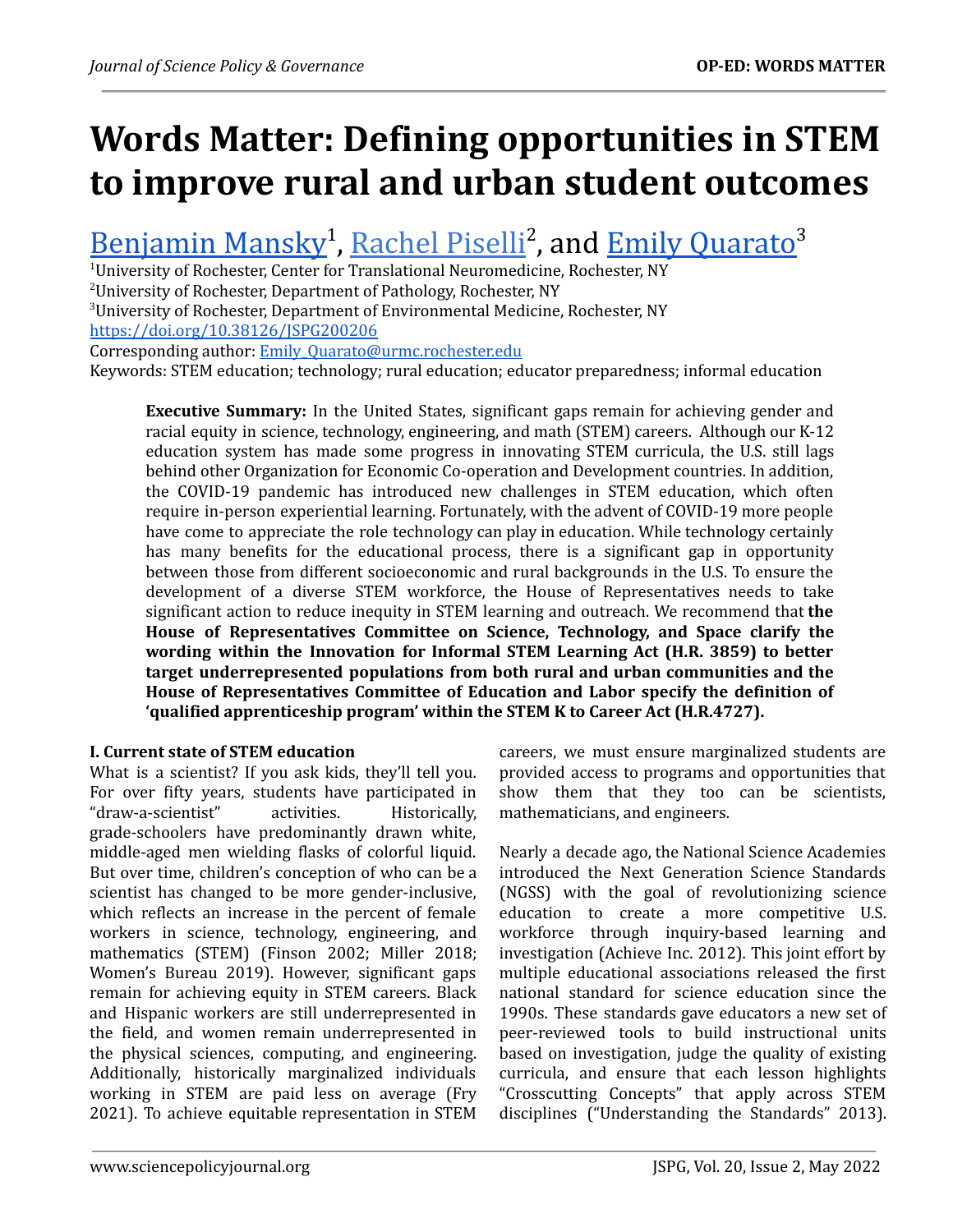Although states have widely adopted the NGSS (NSTA 2014), resources to develop lessons are not evenly distributed (Smith 2016), and STEM education at the grade-school level still does not reflect the practice of STEM by professionals in the field. These gaps in access and understanding lead to attrition and loss of interest early in life (Trotman 2017). We cannot afford this attrition given the rate at which our need for STEM professionals is projected to increase in the coming decade (8% vs. 3.7% for all occupations) (Zilberman 2021). By expanding access and quality of programs that directly address the needs of marginalized populations, or programs that connect students and teachers to STEM professionals, we can foster greater understanding of and interest in STEM, leading to a broader diversity of people and ideas entering the STEM workforce.

While the NGSS represent a significant step forward for STEM curricula, the U.S. still lags behind the other 37 countries in the Organization for Economic Co-operation and Development (OECD) in STEM literacy and achievement (Rotermund 2021). In the classroom, there is room for improvement. About a third of fourth- and eighth-graders performed below "Basic" on the science portion of the 2019 National Assessment of Educational Progress, and 30% of fourth-graders and 42% of eighth-graders engaged in inquiry-based activities "never to once in a while" (NCES 2019). In addition, the COVID-19 pandemic has introduced new challenges in STEM education by forcing remote instruction when STEM education often requires in-person experiential learning. However, remote instruction also provides an opportunity to expand the way we connect people, giving STEM teachers the chance to put K-12 students in direct contact with STEM professionals. Connecting students to real people in STEM helps them learn about the diversity of those working in the field, simultaneously building a stronger understanding of academic material while creating a full picture of what it means to be a STEM professional. Short-term virtual classroom visit models like the volunteer-based 'Skype a Scientist' program have seen significant engagement from both classrooms and scientist volunteers (Killgrove 2019), and are not restricted by proximity to a research institution or STEM-associated company. By incorporating and incentivizing longer-term interactions, we may be able to push forward the

goals of standards like the NGSS, encouraging more K-12 students to enter the STEM workforce.

*i*. *Aiding and educating our educators in the classroom* Expansion of outreach and continuing professional development (PD) to minority educators can strengthen students' grasp of vocational skills. Of all STEM workers, only 27% identified as women with an even smaller percentage identifying as women of color or coming from a low socioeconomic status (Martinez 2021). At public schools with a high proportion of minoritized students or a high level of poverty, fewer mathematics and science teachers hold master's degrees, higher education training, or teaching certificates. Instruction needs to reflect distinct cultural nuances between communities arising in both urban and rural environments (Starrett 2021).

Advancing science literacy, STEM achievement, and matriculation of students into STEM-related fields requires instruction from confident and proficient educators in interdisciplinary STEM subjects beginning at the elementary level (Madden 2016; Madden 2020). Currently, there is no standard for how to prepare teachers to instruct STEM related subjects, leaving teachers feeling unprepared and unconfident (Nadelson 2013a; Baxter 2014; Thibaut 2018; Fauth 2019). Integrating explicit STEM content within teacher development increases confidence, self-efficacy, and pedagogical and STEM literacy (Varma 2009; Rinke 2016). Both pre-service and practicing teachers enhanced their competence and ability to implement STEM curricula in a classroom setting after participating in STEM preparation programs (Thomson 2019; Vasconcelos 2020; Yip 2020; Akiri 2022). Kirtman (2021) reported the effectiveness of increased teacher preparedness after participating in Jackson State University's Minority Advancement through Recruitment and Retention in Science via Outreach Program (MARRS-OP), which provides PD programs designed for 6th-12th science teachers in under-resourced Mississippi even in the virtual setting. Thus expanding the professional development opportunities for both pre-service and practicing teachers in STEM will help to increase teacher competence and implementation of STEM curricula.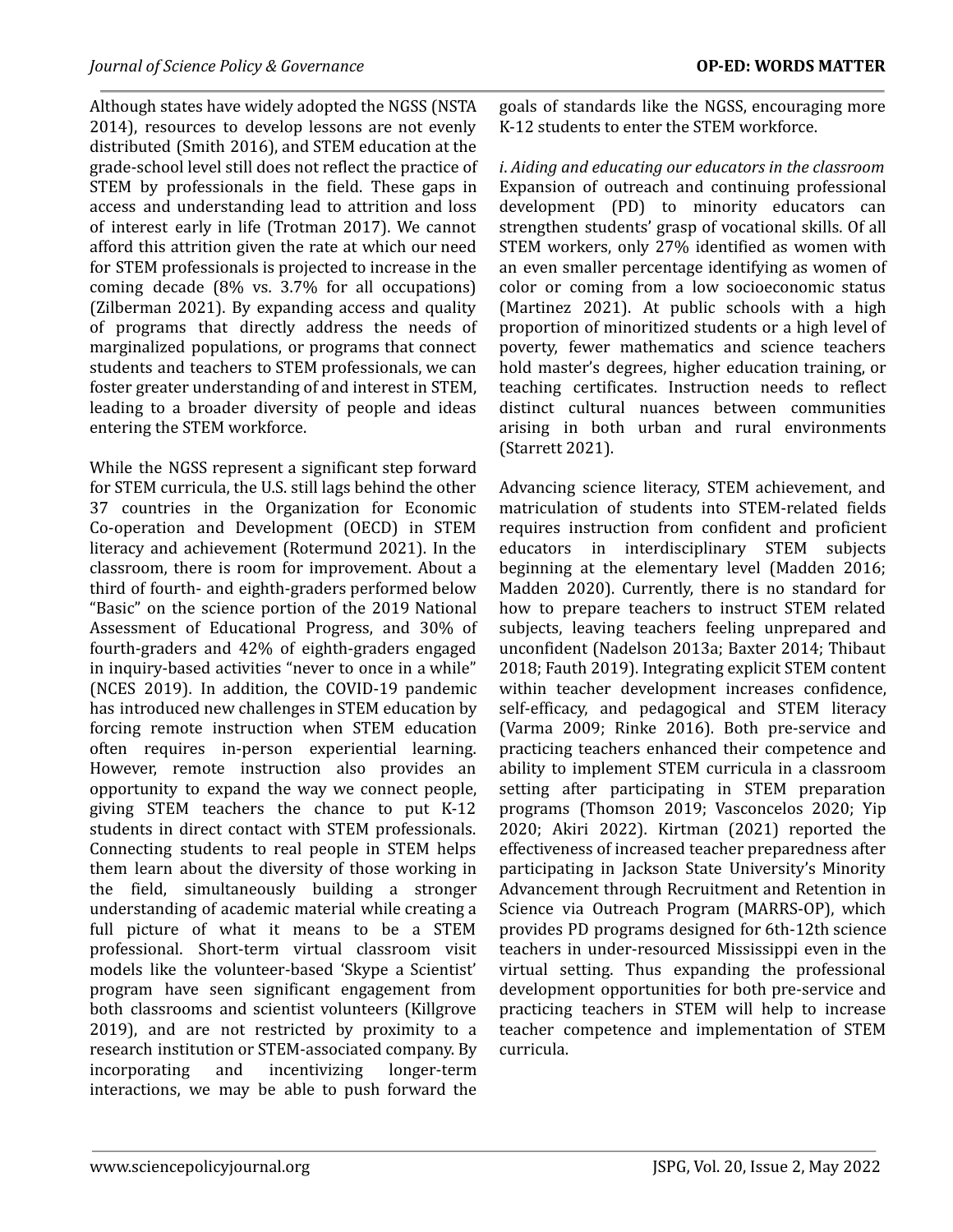## *ii. Education in the age of technology*

Since the beginning of the  $21<sup>st</sup>$  century, access to knowledge and technology has greatly increased through the digital age. With the advent of COVID-19, more people have come to appreciate the role technology can play in education, including television shows, educational apps/software, virtual tutoring, conferencing tools, and many more. But even before the pandemic, the market for online education was booming, with global education technology investments reaching upwards of \$18.66 billion in 2019 (Insider 2019). The incorporation of different types of technology into the classroom has helped move the classroom experience from a classic teacher-centered one into student-centered, giving students the ability to take a more active role in their learning (Why Technology Is Essential to a 21st Century Education, 2021). This ability to take an active role in their education has led students to become more creative, one of the main factors attributed to success in STEM as it is closely linked with the ability to create or build up existing knowledge (Henriksen 2018; Aguilera 2021).

While technology certainly has many benefits for the educational process, it also comes with many challenges. In the U.S., there is a significant technology gap between those from privileged and disadvantaged backgrounds. In a 2020 study, only 25% of respondents from disadvantaged backgrounds reported having access to a computer, and 17% of teens said they are often unable to complete homework assignments because they do not have reliable access to internet connection. Black and Hispanic teens report having higher rates of in-access to the internet than their Caucasian counterparts (Auxier 2020). In conjunction with socioeconomic status, the location of housing communities also provides a technological challenge. Despite the recent growth in technology and internet services in rural communities due to the passing of the Infrastructure and Investment and Job Act (IIJA) (H.R. 3684, Division F Sections 60101-60604), rural Americans consistently rank lower in technology ownership and high-speed internet usage than urban- and suburbanites (Vogels 2021).

Although studies have reported overall positive educational outcomes through online education (Schutte 1997; Kirtman 2009; John Lemay 2021), these results varied by age group and subject matter. Studies found that for lab-based courses the general knowledge and concepts of practical techniques could be provided through online platforms and virtual software, but hands-on laboratory exercises in the learned material were essential in practical application and troubleshooting (Potkonjak 2016; Estriegana 2019). However, to achieve true scientific literacy for all, expanding the professional development opportunities for teachers and better establishing education initiatives surrounding the needs of rural and urban communities may serve a fundamental role in providing widespread quality STEM education.

#### **II. Policy options**

Here we present two suggested policy options which clarify the verbiage in bills related to STEM education and learning. Through these changes we aim to acknowledge the differences between communities while better suiting their needs regardless of geographical locations and resources availability.

# *i. Policy Option 1: Clarify the wording within the*

*Innovation in Informal STEM Learning Act (H.R. 3859)* At present, this bill employs the umbrella term "underrepresented and rural students" to encompass an array of communities that often face disadvantages in STEM. While the focus on under-resourced groups is essential, combining these terms fails to recognize the vastly different needs from urban to rural populations, all of which include diverse groups of underrepresented students. By acknowledging the differences and treating them as independent entities, policies can better address those issues unique to each student group through targeted programs and resource allocation.

#### *Advantages*

This clarification would specifically identify and allocate funding towards the needs of students in rural communities, typically neglected when grouped in the broader category of underrepresented populations. This clarification would require minimal work, as it simply dictates a separation of sections using the terms "underrepresented and rural students" into sections targeted toward urban and rural populations. This will significantly improve access to innovation for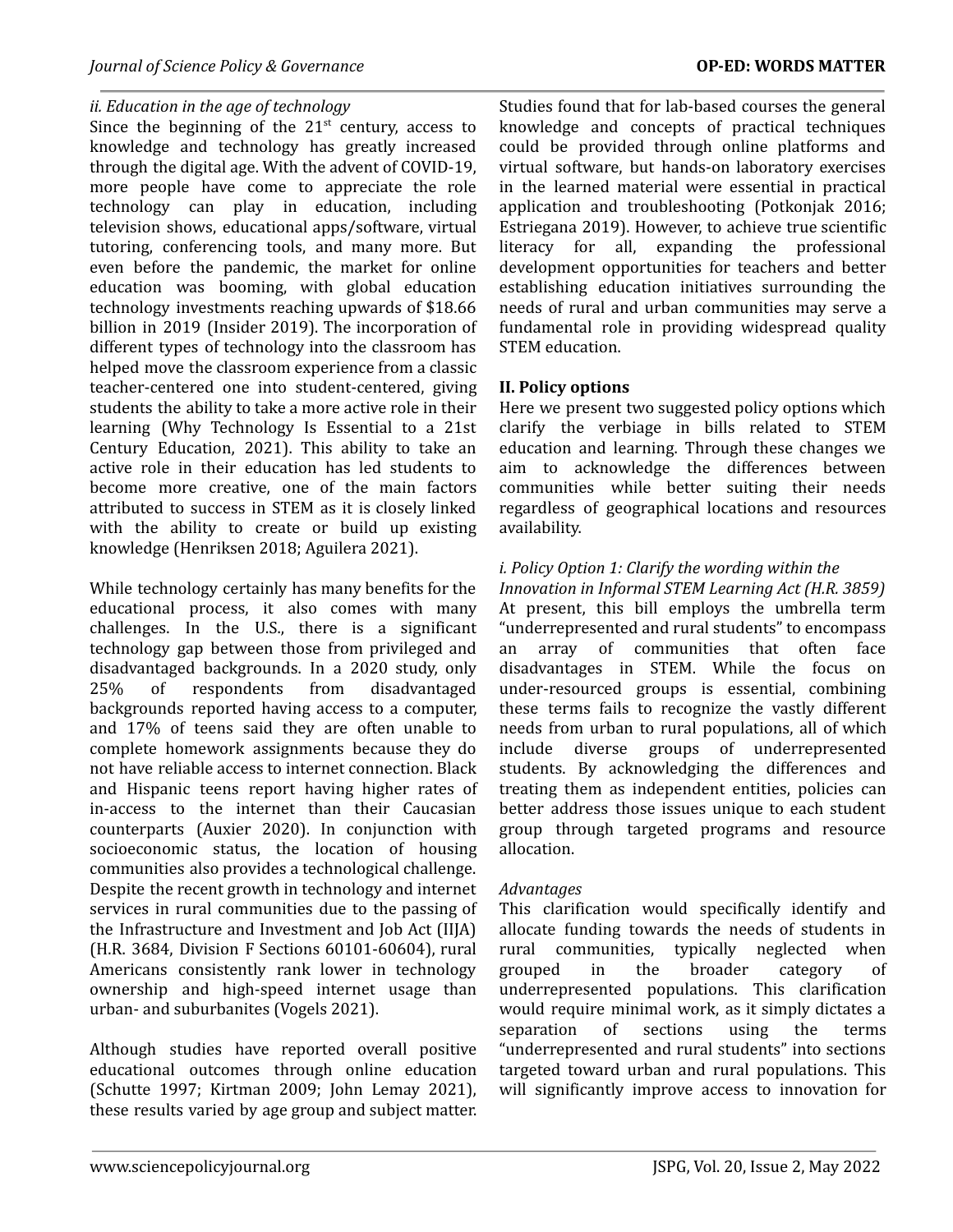informal STEM learning, as already outlined within the bill, by incorporating specific details about how to best serve each population.

# *Disadvantages*

This clarification may require reallocation and potential increases in funding to the identified populations. Additionally, reallocation of funding can be subjective based on potential impact and population served, which could exacerbate the inequities already experienced by one or both groups. In conjunction with potential increases in funding, separating the identified populations into multiple sections would increase the number of working person hours necessary to tackle the outlined goals within the bill.

## *ii. Policy Option 2: Specify the definition of 'qualified apprenticeship program' within the STEM K to Career Act (H.R.4727)*

It is not clear what programs administered by the Department of Labor would include STEM teacher apprenticeship programs. Furthermore, there is not an easily accessible list of criteria defining qualified apprenticeships as per the Department of Labor. As it currently stands, teachers may not be able to determine if they qualify for a tax credit, reducing participation. By establishing criteria to define which apprenticeship programs would be approved by the Department of Labor, it would also be possible to collect information on the distribution of apprenticeships across the country, allowing better distribution of resources and an emphasis on school districts where a large portion of the students are under the poverty line.

#### *Advantages*

A more concise definition of which programs qualify teachers for tax credits will ensure all those involved have equal access to opportunities presented in this bill. As a consequence, more teachers at all levels will be incentivized and motivated to join programs aimed to increase teacher confidence and preparedness to instruct STEM subject material. Apprenticeship programs should include on-side research experience where a STEM educator is placed in a lab or research group at a local institution for a duration of the year or being paired with local professional researchers in a field relevant to their subject material. Information about the geographical location of each program ensures alternative

programs are available if a local institution or research group is not easily accessible.

#### *Disadvantages*

If the definition of what qualifies as an apprenticeship program is made too specific, it may exclude programs that would otherwise serve the same purpose. Programs are going to operate differently based on the region they are found in and the teachers they are working with. Additionally, this suggestion assumes that there will be centralized information of what qualifies as an apprenticeship and where it requires person hours to manage.

# *iii. Consequences of inaction*

In today's educational climate, teachers are expected to stay on top of academic material while managing the health and safety of their classrooms, meeting diverse learners' needs, and keeping up with emerging and developing pedagogical practices. For educators to do this work to the best of their ability, they must have equal access to technology, both inside and outside of the classroom, and be adequately prepared to guide the next generation of STEM professionals. Without equal access to innovative forms of STEM education in schools nationwide, a diverse STEM workforce will remain out of reach, leading to a greater loss of productivity and decline in technological advancement.

#### **IV. Policy recommendations**

We recommend that the House of Representatives Committee of Science, Technology, and Space approve policy option one and clarify the wording within the Innovation for Informal STEM Learning Act (H.R. 3859). We further recommend the Committee of and Education and Labor approve policy option two to specify the definition of 'qualified apprenticeship program' within the STEM K to Career Act (H.R.4727). While many programs are in place to serve underrepresented communities, specifically allocating funding to identified populations of underrepresented people between rural and urban areas will better accomplish the goals of serving their individual STEM learning needs. Along with establishing criteria for STEM apprenticeship programs that qualify teachers for tax credits, we may incentivize participation and make programs more accessible to all groups regardless of location.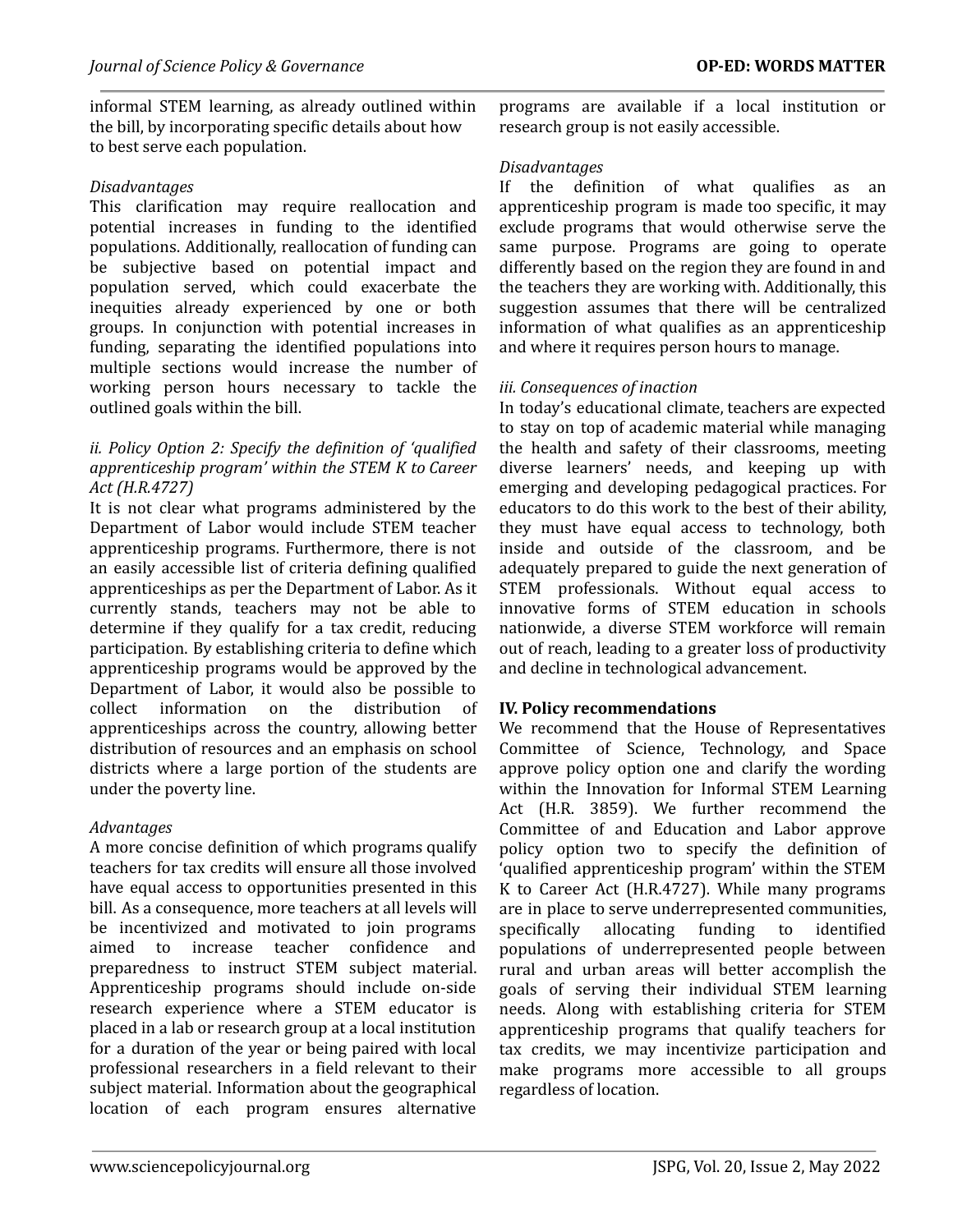#### **References**

- Achieve Inc. "Attitudes Toward Science Education: Key Findings From A National Survey." Nex[t](https://www.nextgenscience.org/sites/default/files/AttitudesTowardScienceEducation1pagerv6.pdf) Generation Science Standards. 2012. [https://www.nextgenscience.org/sites/default/](https://www.nextgenscience.org/sites/default/files/AttitudesTowardScienceEducation1pagerv6.pdf) [files/AttitudesTowardScienceEducation1pagerv](https://www.nextgenscience.org/sites/default/files/AttitudesTowardScienceEducation1pagerv6.pdf) [6.pdf](https://www.nextgenscience.org/sites/default/files/AttitudesTowardScienceEducation1pagerv6.pdf)
- Aguilera, David, and Jairo Ortiz-Revilla. "STEM vs. STEAM education and student creativity: A systematic literature review." *Education Sciences* 11, no. 7 (2021): 331.

<https://doi.org/10.3390/educsci11070331>

- Akiri, Effrat, and Yehudit Judy Dori. "Professional Growth of Novice and Experienced STEM Teachers." *Journal of Science Education and Technology* 31, no. 1 (2022): 129-142. <https://doi.org/10.1007/s10956-021-09936-x>
- Auxier, Brooke, and Monica Anderson. "As schools close due to the coronavirus, some US students face a digital 'homework gap'." *Pew Research Center* 16 (2020): 1-8[.](https://www.pewresearch.org/fact-tank/2020/03/16/as-schools-close-due-to-the-coronavirus-some-u-s-students-face-a-digital-homework-gap/) [https://www.pewresearch.org/fact-tank/2020/](https://www.pewresearch.org/fact-tank/2020/03/16/as-schools-close-due-to-the-coronavirus-some-u-s-students-face-a-digital-homework-gap/) [03/16/as-schools-close-due-to-the-coronavirus](https://www.pewresearch.org/fact-tank/2020/03/16/as-schools-close-due-to-the-coronavirus-some-u-s-students-face-a-digital-homework-gap/) [-some-u-s-students-face-a-digital-homework-ga](https://www.pewresearch.org/fact-tank/2020/03/16/as-schools-close-due-to-the-coronavirus-some-u-s-students-face-a-digital-homework-gap/)  $p\angle$
- Baxter, Juliet A, Angie Ruzicka, Ronald A Beghetto, and Dean Livelybrooks. "Professional Development Strategically Connecting Mathematics and Science: The Impact on Teachers' Confidence and Practice: Professional Development Strategic Connections." School science and mathematics 114, no. 3 (2014): 102–113. <https://doi.org/10.1111/ssm.12060>
- DeFazio, Peter A. *H.R. 3684 – 117th Congress (2021-2022): Infrastructure Investment and Jobs Act (IIJA) Division F Sections 60101-60604.* . 4  $June$  2021, [https://www.congress.gov/bill/117th-congress](https://www.congress.gov/bill/117th-congress/house-bill/3684) [/house-bill/3684](https://www.congress.gov/bill/117th-congress/house-bill/3684)
- Estriegana, Rosa, José-Amelio Medina-Merodio, and Roberto Barchino. "Student acceptance of virtual laboratory and practical work: An extension of the technology acceptance model." *Computers & Education* 135 (2019): 1-14. [doi.org/10.1016/j.compedu.2019.02.010](https://doi.org/10.1016/j.compedu.2019.02.010)
- Fauth, Benjamin, Jasmin Decristan, Anna-Theresia Decker, Gerhard Büttner, Ilonca Hardy, Eckhard Klieme, and Mareike Kunter. "The Effects of Teacher Competence on Student Outcomes in Elementary Science Education: The Mediating Role of Teaching Quality." Teaching and teacher education 86 (2019): 102882–.

<https://doi.org/10.1016/j.tate.2019.102882>

Finson, Kevin D. "Drawing a scientist: What we do and do not know after fifty years of drawings." *School science and mathematics* 102, no. 7 2002: 335-345.

[https://doi.org/10.1111/j.1949-8594.2002.tb1](https://doi.org/10.1111/j.1949-8594.2002.tb18217.x) [8217.x](https://doi.org/10.1111/j.1949-8594.2002.tb18217.x)

- Fry, Rick, Brian Kennedy, and Cary Funk. "STEM Jobs See Uneven Progress in Increasing Gender, Racial and Ethnic Diversity: Higher Education Pipeline Suggests Long Path Ahead for Increasing Diversity, Especially in Fields Like Computing and Engineering." *Pew Research Center* (2021). [https://www.pewresearch.org/science/2021/0](https://www.pewresearch.org/science/2021/04/01/stem-jobs-see-uneven-progress-in-increasing-gender-racial-and-ethnic-diversity/) [4/01/stem-jobs-see-uneven-progress-in-increa](https://www.pewresearch.org/science/2021/04/01/stem-jobs-see-uneven-progress-in-increasing-gender-racial-and-ethnic-diversity/) [sing-gender-racial-and-ethnic-diversity/](https://www.pewresearch.org/science/2021/04/01/stem-jobs-see-uneven-progress-in-increasing-gender-racial-and-ethnic-diversity/)
- Henriksen, Danah, Michael Henderson, Edwin Creely, Sona Ceretkova, Miroslava Černochová, Evgenia Sendova, Erkko T. Sointu, and Christopher H. Tienken. "Creativity and technology in education: An international perspective." *Technology, Knowledge and Learning* 23, no. 3 (2018): 409-424.

https://doi.org/10.1007/s10758-018-9380-1

- Insider, Market, and Business Insider. "Global Edtech investments reach a staggering \$18.66 billion." *Markets Insider* (2019). [https://markets.businessinsider.com/news/sto](https://markets.businessinsider.com/news/stocks/2019-global-edtech-investments-reach-a-staggering-18-66-billion-1028800669) [cks/2019-global-edtech-investments-reach-a-st](https://markets.businessinsider.com/news/stocks/2019-global-edtech-investments-reach-a-staggering-18-66-billion-1028800669) [aggering-18-66-billion-1028800669.](https://markets.businessinsider.com/news/stocks/2019-global-edtech-investments-reach-a-staggering-18-66-billion-1028800669)
- John Lemay, David, Tenzin Doleck, and Paul Bazelais. "Transition to online teaching during the COVID-19 pandemic." *Interactive Learning Environments* (2021): 1-12. <https://doi.org/10.1016/j.chbr.2021.100130>
- Killgrove, Kristina. "How The 'Skype A Scientist' Program Combats Fake News Through Public Education." Forbes. 2019. [www.forbes.com/sites/kristinakillgrove/2019/](https://www.forbes.com/sites/kristinakillgrove/2019/02/27/how-the-skype-a-scientist-program-combats-fake-news-through-public-education/) [02/27/how-the-skype-a-scientist-program-com](https://www.forbes.com/sites/kristinakillgrove/2019/02/27/how-the-skype-a-scientist-program-combats-fake-news-through-public-education/) [bats-fake-news-through-public-education/](https://www.forbes.com/sites/kristinakillgrove/2019/02/27/how-the-skype-a-scientist-program-combats-fake-news-through-public-education/)
- Kim, Young. H.R.3859 117th Congress (2021-2022): To Encourage and ... 14 June 2021, [https://www.congress.gov/bill/117th-congress](https://www.congress.gov/bill/117th-congress/house-bill/3859) [/house-bill/3859](https://www.congress.gov/bill/117th-congress/house-bill/3859)
- Kirtman, Lisa. "Online versus in-class courses: An examination of differences in learning outcomes." *Issues in teacher education* 18, no. 2 (2009): 103-116.

[https://www.learntechlib.org/p/68112/.](https://www.learntechlib.org/p/68112/)

Kirtman, Nisaa, Teresa Demeritte, Cary Smith, Vida Amouzandeh. "Targeted, Sustainable., Adept: Transforming Jackson State University STEM PD Delivery for Mississippi 6-12th Grade Teachers During COVID-19." *Journal of Stem Outreach* 4 no. 4 (October 2021): 1-9.

[https://doi.org/10.15695/jstem/v4i4.04.](https://doi.org/10.15695/jstem/v4i4.04)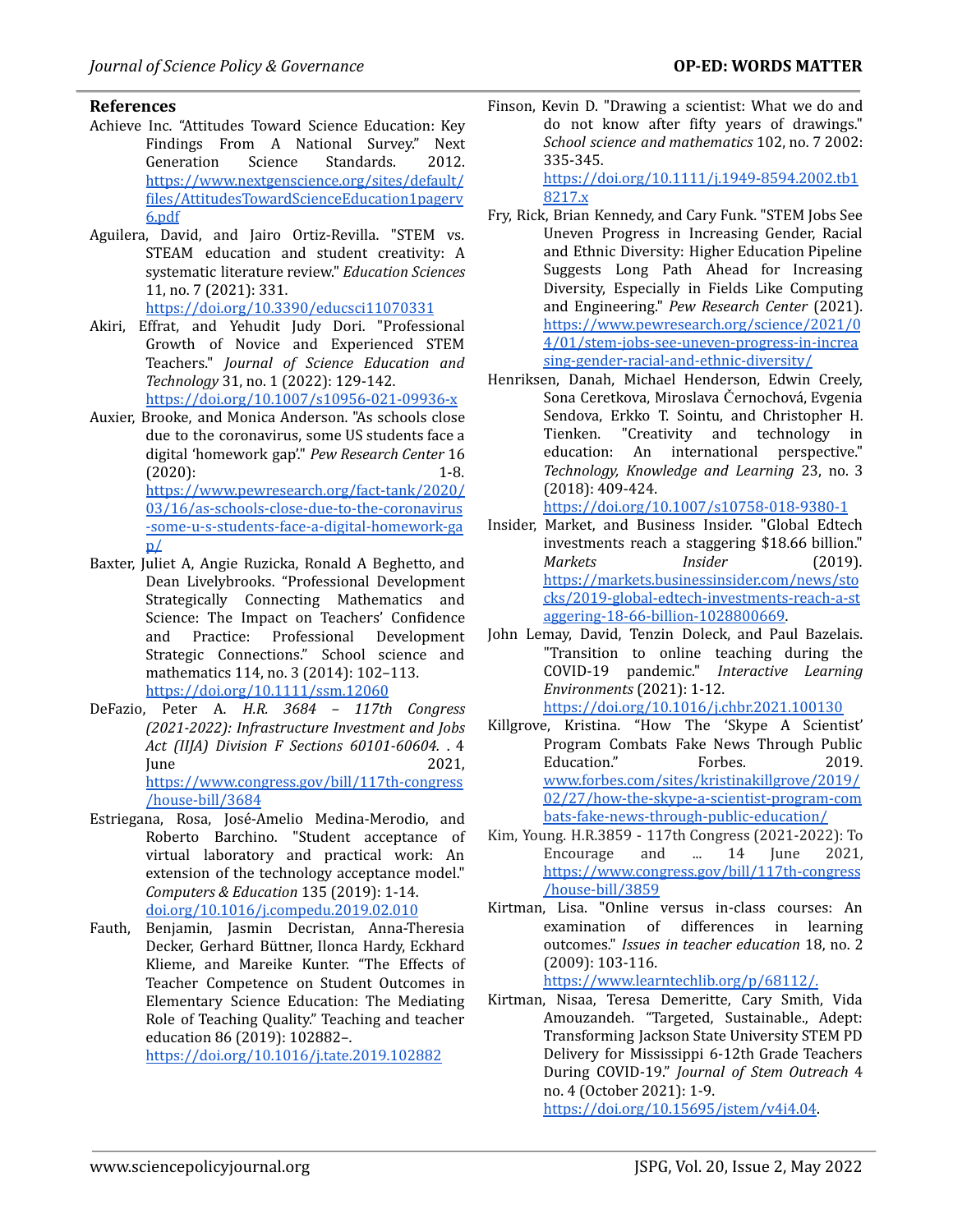Madden, Lauren, James Beyers, and Steve O'Brien. "The Importance of STEM Education in the Elementary Grades: Learning from Pre-Service and Novice Teachers' Perspectives." The electronic journal of science education 20, no. 5  $(2016): 1-.$ 

<https://ejrsme.icrsme.com/article/view/15871>

Madden, Lauren, James E.R. Beyers, Nicole Stanton. "Future Elementary Teachers' Perspectives on the Importance of STEM." In *Critical Questions in STEM Education*, edited by Valarie L. Akerson and Gayle A. Buck, 211-225. Switzerland: Sprin[g](https://link-springer-com.ezp.lib.rochester.edu/chapter/10.1007%2F978-3-030-57646-2_12#citeas)er Nature, 2020. Accessed January 19, 2022.

[https://link-springer-com.ezp.lib.rochester.edu](https://link-springer-com.ezp.lib.rochester.edu/chapter/10.1007%2F978-3-030-57646-2_12#citeas) [/chapter/10.1007%2F978-3-030-57646-2\\_12#](https://link-springer-com.ezp.lib.rochester.edu/chapter/10.1007%2F978-3-030-57646-2_12#citeas) [cities](https://link-springer-com.ezp.lib.rochester.edu/chapter/10.1007%2F978-3-030-57646-2_12#citeas)

- Martinez, Anthony, and Cheridan Christnacht. "Women Making Gains in STEM Occupations but Still Underrepresented." The United States Census Bureau, January 26, 2021. [https://www.census.gov/library/stories/2021/](https://www.census.gov/library/stories/2021/01/women-making-gains-in-stem-occupations-but-still-underrepresented.html) [01/women-making-gains-in-stem-occupations](https://www.census.gov/library/stories/2021/01/women-making-gains-in-stem-occupations-but-still-underrepresented.html)[but-still-underrepresented.html](https://www.census.gov/library/stories/2021/01/women-making-gains-in-stem-occupations-but-still-underrepresented.html)
- Miller, David I., Kyle M. Nolla, Alice H. Eagly, and David H. Uttal. "The development of children's gender‐science stereotypes: a meta‐analysis of 5 decades of US draw‐a‐scientist studies." *Child development* 89, no. 6 (2018): 1943-1955. <https://doi.org/10.1111/cdev.13039>
- Murphy, T. P. "Graduating STEM Competent and Confident Teachers: The Creation of a STEM Certificate for Elementary Education Majors." Journal of college science teaching. 42, no. 2 (2012).
- Nadelson, Louis S, Janet Callahan, Patricia Pyke, Anne Hay, Matthew Dance, and Joshua Pfiester. "Teacher STEM Perception and Preparation: Inquiry-Based STEM Professional Development for Elementary Teachers." The Journal of educational research (Washington, D.C.) 106, no. 2 (2013a): 157–168.

[doi.org/10.1080/00220671.2012.667014](https://doi.org/10.1080/00220671.2012.667014)

- National Center for Education Statistics. "2019 NAEP Mathematics and Reading Assessments: Highlighted Results at Grades 4 and 8 for the Nation, States, and Districts." October 2019. [https://nces.ed.gov/pubsearch/pubsinfo.asp?p](https://nces.ed.gov/pubsearch/pubsinfo.asp?pubid=2020012) [ubid=2020012](https://nces.ed.gov/pubsearch/pubsinfo.asp?pubid=2020012)
- National Science Teaching Association. "About the Next Generation Science Standards." 2014. <https://ngss.nsta.org/About.aspx>
- Potkonjak, Veljko, Michael Gardner, Victor Callaghan, Pasi Mattila, Christian Guetl, Vladimir M. Petrović, and Kosta Jovanović. "Virtual laboratories for education in science, technology, and engineering: A review." *Computers & Education* 95 (2016): 309-327. [doi.org/10.1016/j.compedu.2016.02.002](https://doi.org/10.1016/j.compedu.2016.02.002)
- Rinke, Carol R, Wendy Gladstone-Brown, C. Ryan Kinlaw, and Jean Cappiello. "Characterizing STEM Teacher Education: Affordances and Constraints of Explicit STEM Preparation for Elementary Teachers: Characterizing STEM Teacher Education." School science and mathematics 116, no. 6 (2016): 300–309.

#### <https://doi.org/10.1111/ssm.12185>

- Rotermund, Susan and Amy Burke. "Elementary and Secondary STEM Education | NSF - National Science Foundation[.](https://ncses.nsf.gov/pubs/nsb20211)" 2021. <https://ncses.nsf.gov/pubs/nsb20211>
- Schutte, Jerald G. *Virtual Teaching in Higher Education: The New Intellectual Superhighway Or Just Another Traf ic Jam?*. Jerald G. Schutte., 1997.
- Smith, P. Sean, Peggy J. Trygstad, and Eric R. Banilower. 2016. "Widening The Gap: Unequal Distribution Of Resources For K–12 Science Instruction". Education Policy Analysis Archives 24: 8. <https://doi.org/10.14507/epaa.24.2207>
- Starrett, Angela, Jan Yow, Christine Lotter, Matthew J Irvin, and Paula Adams. "Teachers Connecting with Rural Students and Places: A Mixed Methods Analysis." Teaching and teacher education 97 (2021): 103231–. <https://doi.org/10.1016/j.tate.2020.103231>
- Swalwell, Eric. *H.R.4727 - 117th Congress (2021-2022): Stem K to Career ...* 27 July 2021, [https://www.congress.gov/bill/117th-congress](https://www.congress.gov/bill/117th-congress/house-bill/4727?r=22) [/house-bill/4727?r=22](https://www.congress.gov/bill/117th-congress/house-bill/4727?r=22)
- Thibaut, Lieve, Heidi Knipprath, Wim Dehaene, and Fien Depaepe. "The Influence of Teachers' Attitudes and School Context on Instructional Practices in Integrated STEM Education." Teaching and teacher education 71 (2018): 190–205. <https://doi.org/10.1016/j.tate.2017.12.014>
- Thomson, Margareta M, Erin Huggins, and Wayne Williams. "Developmental Science Efficacy Trajectories of Novice Teachers from a STEM-Focused Program: A Longitudinal Mixed-Methods Investigation." Teaching and teacher education 77 (2019): 253–265. <https://doi.org/10.1016/j.tate.2018.10.010>
- Trotman, Andrew. "Why Don't European Girls like Science or Technology?" Microsoft News Centre Europe, November 29, 2017. [https://news.microsoft.com/europe/features/d](https://news.microsoft.com/europe/features/dont-european-girls-like-science-technology/) [ont-european-girls-like-science-technology/](https://news.microsoft.com/europe/features/dont-european-girls-like-science-technology/)